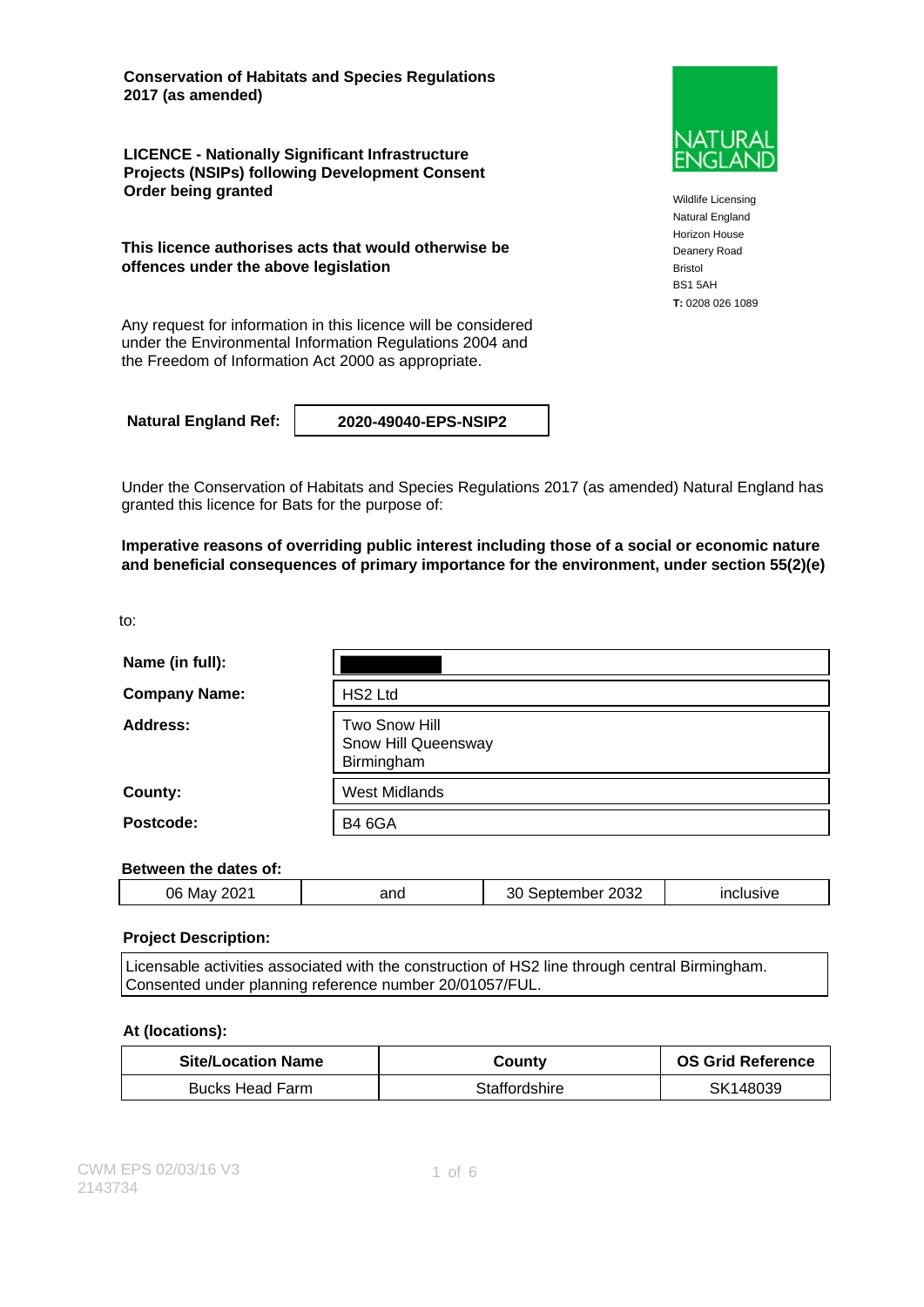### **For the following Species; activities and methods:**

| <b>Species Common Name</b><br>(Taxonomic Name)    | <b>Activity</b>                                                                                                                      | <b>Method</b>                                                                                                                                  |
|---------------------------------------------------|--------------------------------------------------------------------------------------------------------------------------------------|------------------------------------------------------------------------------------------------------------------------------------------------|
| Brown long-eared<br>(Plecotus auritus)            | Capture; Damage resting<br>place; Destroy breeding<br>site; Destroy resting<br>place; Disturb; Transport                             | By endoscope; By hand; Destructive<br>search by soft demolition; Disturbance by<br>illumination; Mechanical demolition;<br>Permanent exclusion |
| Common pipistrelle<br>(Pipistrellus pipistrellus) | Capture; Damage<br>breeding site; Damage<br>resting place; Destroy<br>breeding site; Destroy<br>resting place; Disturb;<br>Transport | By endoscope; By hand; Destructive<br>search by soft demolition; Disturbance by<br>illumination; Mechanical demolition;<br>Permanent exclusion |
| Daubenton's<br>(Myotis daubentonii)               | Capture; Damage<br>breeding site; Damage<br>resting place; Destroy<br>breeding site; Destroy<br>resting place; Disturb;<br>Transport | By endoscope; By hand; Destructive<br>search by soft demolition; Disturbance by<br>illumination; Mechanical demolition;<br>Permanent exclusion |
| Soprano pipistrelle<br>(Pipistrellus pygmaeus)    | Capture; Damage resting<br>place; Destroy resting<br>place; Disturb; Transport                                                       | By endoscope; By hand; Destructive<br>search by soft demolition; Disturbance by<br>illumination; Mechanical demolition;<br>Permanent exclusion |
| Natterer's<br>(Myotis nattereri)                  | Capture; Damage resting<br>place; Destroy breeding<br>site; Destroy resting<br>place; Disturb; Transport                             | By endoscope; By hand; Destructive<br>search by soft demolition; Disturbance by<br>illumination; Mechanical demolition;<br>Permanent exclusion |

### **For the following licensable activities and maximum numbers:**

| <b>Licensable Activity</b> | <b>Permitted Species</b><br><b>Common Name</b> | <b>Maximum Number</b>                   |
|----------------------------|------------------------------------------------|-----------------------------------------|
| Capture                    | Brown long-eared                               | 15                                      |
|                            | Common pipistrelle                             | 15                                      |
|                            | Daubenton's                                    | 10                                      |
|                            | Natterer's                                     | 15                                      |
|                            | Soprano pipistrelle                            | 5                                       |
| Damage breeding site       | Common pipistrelle                             | See Additional Condition for<br>details |
|                            | Daubenton's                                    | See Additional Condition for<br>details |
| Damage resting place       | Brown long-eared                               | See Additional Condition for<br>details |
|                            | Common pipistrelle                             | See Additional Condition for<br>details |
|                            | Daubenton's                                    | See Additional Condition for<br>details |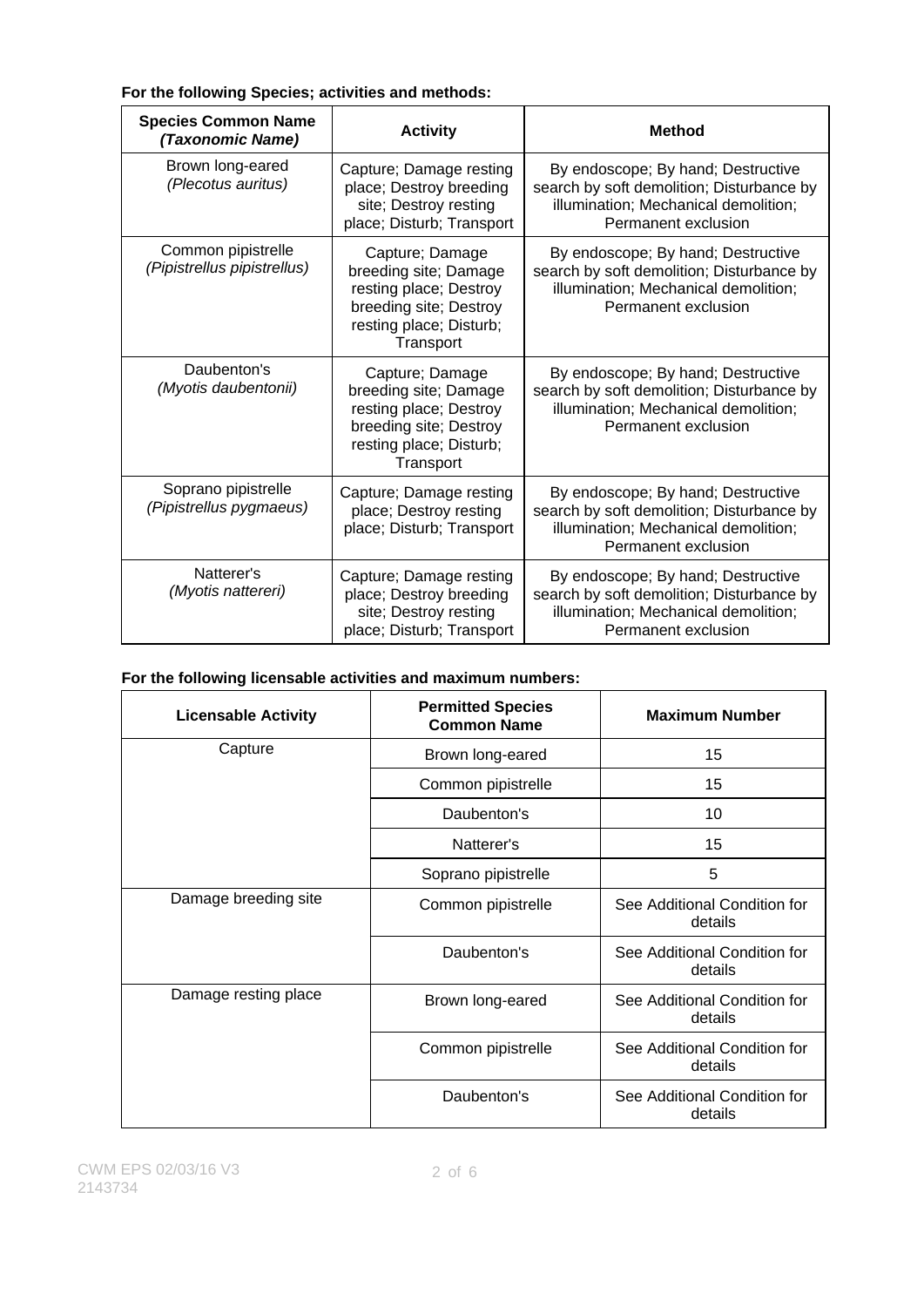| <b>Licensable Activity</b> | <b>Permitted Species</b><br><b>Common Name</b> | <b>Maximum Number</b>                   |
|----------------------------|------------------------------------------------|-----------------------------------------|
| Damage resting place       | Natterer's                                     | See Additional Condition for<br>details |
|                            | Soprano pipistrelle                            | See Additional Condition for<br>details |
| Destroy breeding site      | Brown long-eared                               | See Additional Condition for<br>details |
|                            | Common pipistrelle                             | See Additional Condition for<br>details |
|                            | Daubenton's                                    | See Additional Condition for<br>details |
|                            | Natterer's                                     | See Additional Condition for<br>details |
| Destroy resting place      | Brown long-eared                               | See Additional Condition for<br>details |
|                            | Common pipistrelle                             | See Additional Condition for<br>details |
|                            | Daubenton's                                    | See Additional Condition for<br>details |
|                            | Natterer's                                     | See Additional Condition for<br>details |
|                            | Soprano pipistrelle                            | See Additional Condition for<br>details |
| <b>Disturb</b>             | Brown long-eared                               | Not Specified                           |
|                            | Common pipistrelle                             | Not Specified                           |
|                            | Daubenton's                                    | Not Specified                           |
|                            | Natterer's                                     | Not Specified                           |
|                            | Soprano pipistrelle                            | Not Specified                           |
| Transport                  | Brown long-eared                               | 15                                      |
|                            | Common pipistrelle                             | 15                                      |
|                            | Daubenton's                                    | 10                                      |
|                            | Natterer's                                     | 15                                      |
|                            | Soprano pipistrelle                            | 5                                       |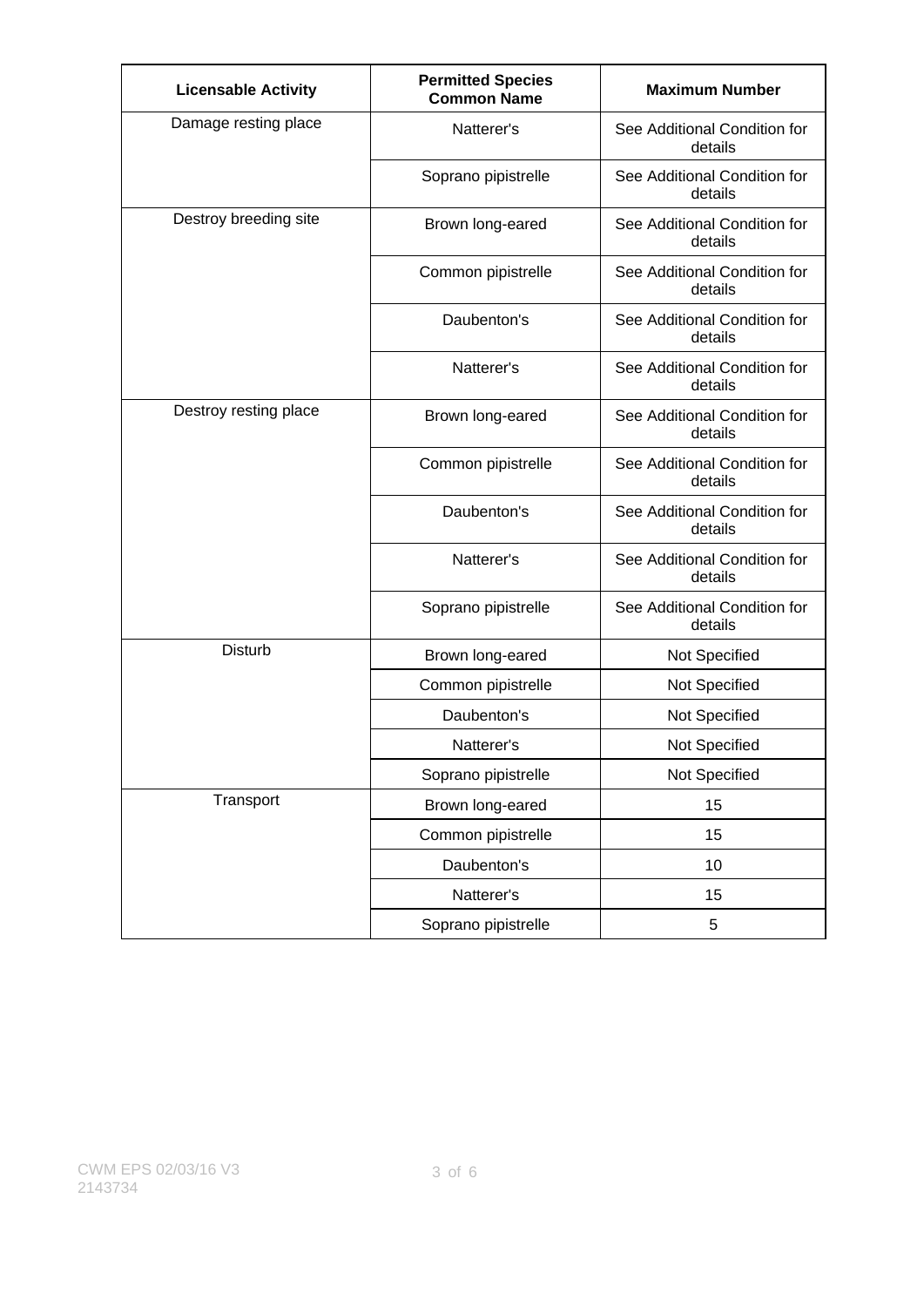# **PLEASE NOTE**

The maximum number(s) stated in the above table refers to the maximum number of individuals of the stated species that can be captured or transported under the terms of this licence and the maximum number/s of resting places or breeding sites that can be damaged or destroyed under this licence (if applicable). Maximum numbers cannot be specified and do not apply to disturbance activities. Where applicable, please also refer to the special conditions outlined in your licence Annex for further details on how this/these maximum number(s) applies/apply to the activities permitted under your licence.

**This licence is granted subject to the licensee, including servants and named agents, adhering to the conditions and notes specified below and to the activities agreed in the Method Statement, or Annex and Work Schedule, between the licensee and Natural England. The Method Statement, or Annex, for the mitigation scheme is appended to this licence. The following person is authorised to act on behalf of the licensee:**

| <b>Consultant Name:</b> |                                                            |
|-------------------------|------------------------------------------------------------|
|                         | WSP   Parsons Brinckerhoff<br>1 Queens Drive<br>Birmingham |
| County:                 | <b>West Midlands</b>                                       |
| Postcode:               | <b>B5 4PJ</b>                                              |
|                         |                                                            |
| Signature:              | Date:<br>06 May 2021                                       |
|                         | (for and on behalf of Natural England)                     |

| <b>WARNING</b>                                                                                                                                                                                                                                                                                                  |
|-----------------------------------------------------------------------------------------------------------------------------------------------------------------------------------------------------------------------------------------------------------------------------------------------------------------|
| This licence authorises acts that would otherwise be offences under the<br>Conservation of Habitats and Species Regulations 2017 (as amended). Any<br>departure from the conditions relating to this licence may be an offence under that                                                                       |
| legislation;<br>This licence conveys no authority for actions prohibited by any other legislation;                                                                                                                                                                                                              |
| This licence can be modified or revoked at any time by Natural England, but this will<br>not be done unless there are good reasons for doing so. The licence is likely to be<br>revoked immediately if it is discovered that false information had been provided<br>which resulted in the issue of the licence. |
| Bodies corporate and their directors/secretaries are liable for offences under the<br>Conservation of Habitats and Species Regulations 2017 (as amended).                                                                                                                                                       |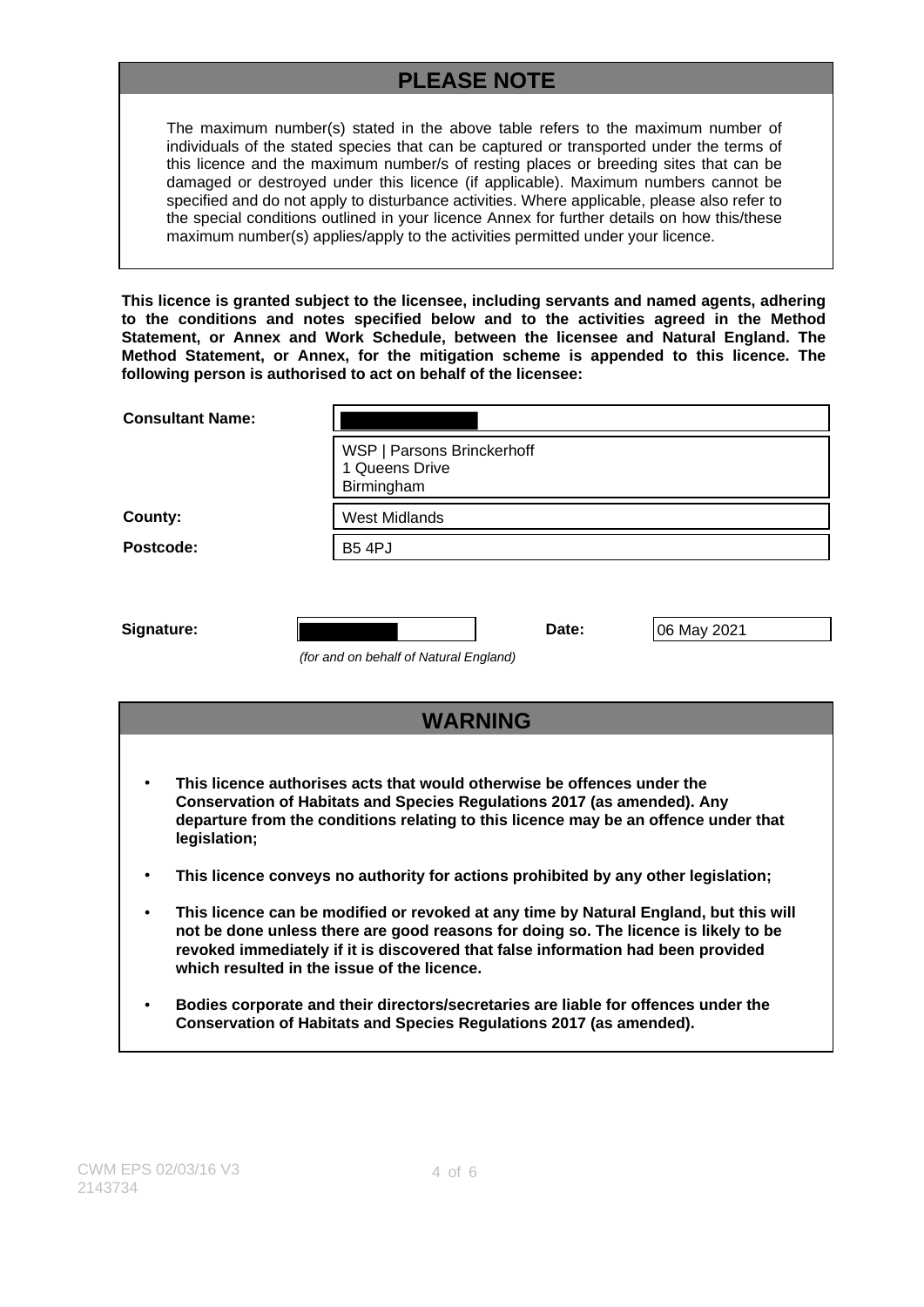## **LICENCE CONDITIONS**

- 1. The licensee is responsible for ensuring that operations comply with all terms and conditions of the licence.
- 2. While engaged in the activities to which this licence applies the licensee shall make a copy of the licence (including any Annex and Work Schedule if applicable) available for inspection on each site where the activities are taking place and shall produce it on demand to any constable or an officer of Natural England.
- 3. No agent of the licensee shall carry out any of the activities to which this licence (including any Annex and Work Schedule if applicable) applies unless authorised in writing by the licensee, appointing them the licensee's agent. The agent shall make a copy of the authorisation available for and shall produce it on demand to any constable or officer of Natural England.
- 4. The licensee must submit a written report of actions taken under the licence (including any Annex and Work Schedule if applicable), even if no action is taken, and send it to the Natural England officer at the address shown at the top of the report form, to arrive not later than 14 days (two weeks) after the expiry of the licence. Failure to make reports may result in the licence being revoked and/or the refusal to grant subsequent licences. Please note some licences may have additional reporting requirements specified in an attached Annex.
- 5. It is a condition of the licence (including any Annex and Work Schedule if applicable) that any post development monitoring data (e.g. survey data and habitat assessment) including nil returns are submitted to Natural England to arrive no later than 14 days (two weeks) after the expiry of the licence or as specified in any Annex. Post development survey data (except nil returns) must also be sent to the relevant Local Biological Records centre within this time period.
- 6. A person authorised by the licensee shall provide him/her with such information as is within his/ her knowledge and is necessary for the report, which the licensee is required to make to Natural England.
- 7. The licensee shall permit an officer of Natural England, accompanied by such persons as he/ she considers necessary for the purpose, on production of his/her identification on demand, reasonable access to the site for monitoring purposes and to be present during any operations carried out under the authority of this licence for the purpose of ascertaining whether the conditions of this licence are being, or have been, complied with. The licensee shall give all reasonable assistance to an officer of Natural England and any persons accompanying him/her.
- 8. The licensee, including servants and named agents, must adhere to the activities; the licensable methods; the numbers per species (if relevant) and the timescales agreed between the Licensee and Natural England in the Method Statement or, if applicable, in the Annex and Work Schedule attached to the licence.
- 9. All activities authorised by this licence, and all equipment used in connection herewith shall be carried out, constructed and maintained (as the case may be) so as to avoid cruelty, unnecessary injury or distress to any species covered by this licence.
- 10. Methods used in connection with the execution of this licence must comply with the relevant published mitigation guidelines, unless otherwise agreed with Natural England.
- 11. Good practice and reasonable avoidance measures must be followed at all times.